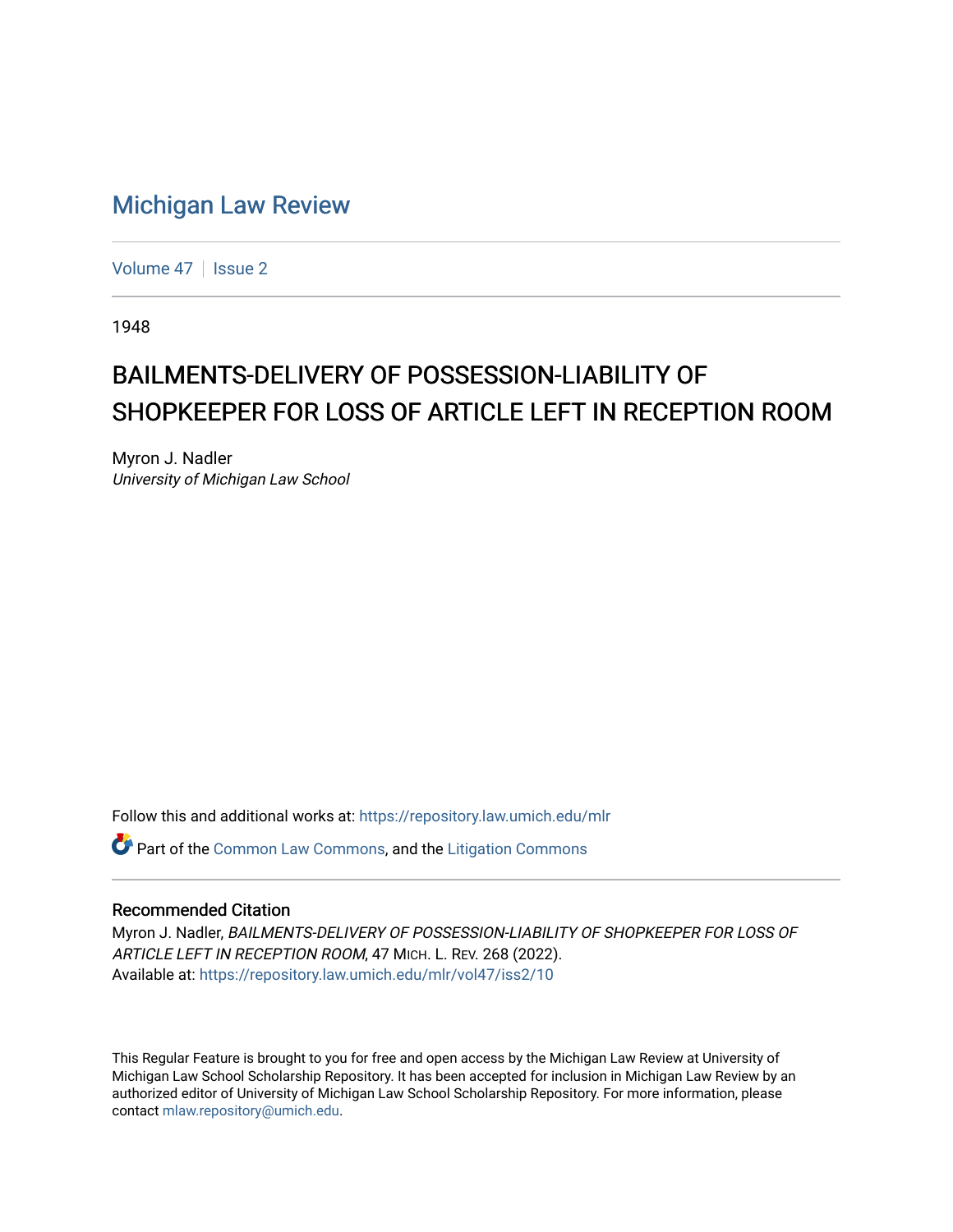## RECENT DECISIONS

BAILMENTS--DELIVERY OF POSSESSION-LIABILITY OF SHOPKEEPER FOR Loss OF ARTICLE LEFT IN RECEPTION RooM-Without the knowledge of defendants, plaintiff hung her coat on a hook provided for wraps in the unattended reception room of defendants' beauty shop. Upon leaving, plaintiff returned to the reception room but was unable to find her coat. Judgment for its value was recovered in the lower court upon the theory that 4efendants were bailees of the coat and had been negligent in caring for it. *Held,* reversed. No bailment existed because there was no change of possession of the coat sufficient to constitute a delivery. *Theobald v. Satterthwaite*, (Wash. 1948) 190 P. (2d) 714.

A bailment requires a delivery of the goods by the bailor to the bailee resulting in the lawful possession of chattels by one who is not the owner.<sup>1</sup> The American Law Institute, in accord with most views, defines possession in terms of physical control and an intent to exercise such control to the exclusion of all persons.<sup>2</sup> However, no definition of possession can be formulated which will serve as a general standard to enable a court to state categorically that a person under a particular set of facts has sufficient possession of chattels to satisfy the law of bailments.<sup>8</sup> In the principal case, the court could not conceive of the defendants having possession of an article which they did not knowingly receive. Although language to the effect that knowledge is a prerequisite of possession may be found in cases and textbooks,<sup>4</sup> the doctrine receives little support from the better reasoned authorities.<sup>5</sup> It seems clear that a possessor need not have knowledge of the nature or even the existence of the specific chattels which he possesses, as illustrated by the involuntary bailment<sup>6</sup> and safety deposit box cases.<sup>7</sup> The common misapprehension that bailees are liable as a matter of course for the loss of goods while in their possession has caused some courts to avoid unjust results by holding knowledge a prerequisite to possession. Actually, such absolute liability attaches to only a few particular types of bailees,<sup>8</sup> and generally mere proof of loss will

<sup>1</sup> 4 WILLISTON, CoNTRACTs, rev. ed., § 1032 (1936); Foulke v. N.Y. Consol. R. Co., 228 N.Y. 269, 127 N.E. 237 (1920); BRoWN, PERSONAL PROPERTY,§ 73 (1936).

<sup>2</sup>1 ToRTS RESTATEMENT, § 216 (1934); 21 CoRN. L.Q. 325 at 328 (1936); HOLMES, THE COMMON LAW 216 (1881); BROWN, PERSONAL PROPERTY 18, and §§ 74, 75 (1936).

<sup>8</sup> Shartel, "Meanings of Possession," 16 MINN. L. REV. 611 (1932).

<sup>4</sup>8 C.J.S., Bailments, § 27; Samples v. Geary, (Mo. App. 1927) 292 S.W. 1066; Posner v. N.Y. Central R. Co., 154 Misc. 591, 277 N.Y.S. 671 (1935); 1 A.L.R. 394 (1919).

<sup>5</sup> Webster v. Lane, 125 Misc. 868, 212 N.Y.S. 298 (1925); 21 Corn. L.Q. 325 (1936); BROWN, PERSONAL PROPERTY,§ 75 (1936).

<sup>6</sup> Ridgely Operating Co. v. White, 227 Ala. 459, 150 S. 693 (1933), noted in 47 HARV. L. REV. 1433 (1934). - 76 AM. JUR., Bailments, § 72 (1937); 21 CORN. L.Q. 325 (1936); Kramer v.

Grand Natl. Bank of St. Louis, 336 Mo. 1022, 81 S.W. (2d) 961 (1935); Natl. Safe

Deposit Co. v. Stead, 250 Ill. 584, 95 N.E. 973 (1911).<br><sup>8</sup> 56 Am. Jur., Warehouses, § 127 (1947); Crittenden & Co. v. North British & M. Ins. Co., (C.C.A. 5th, 1929) 31 F. (2d) 700; 28 AM. JuR., Innkeepers, § 67